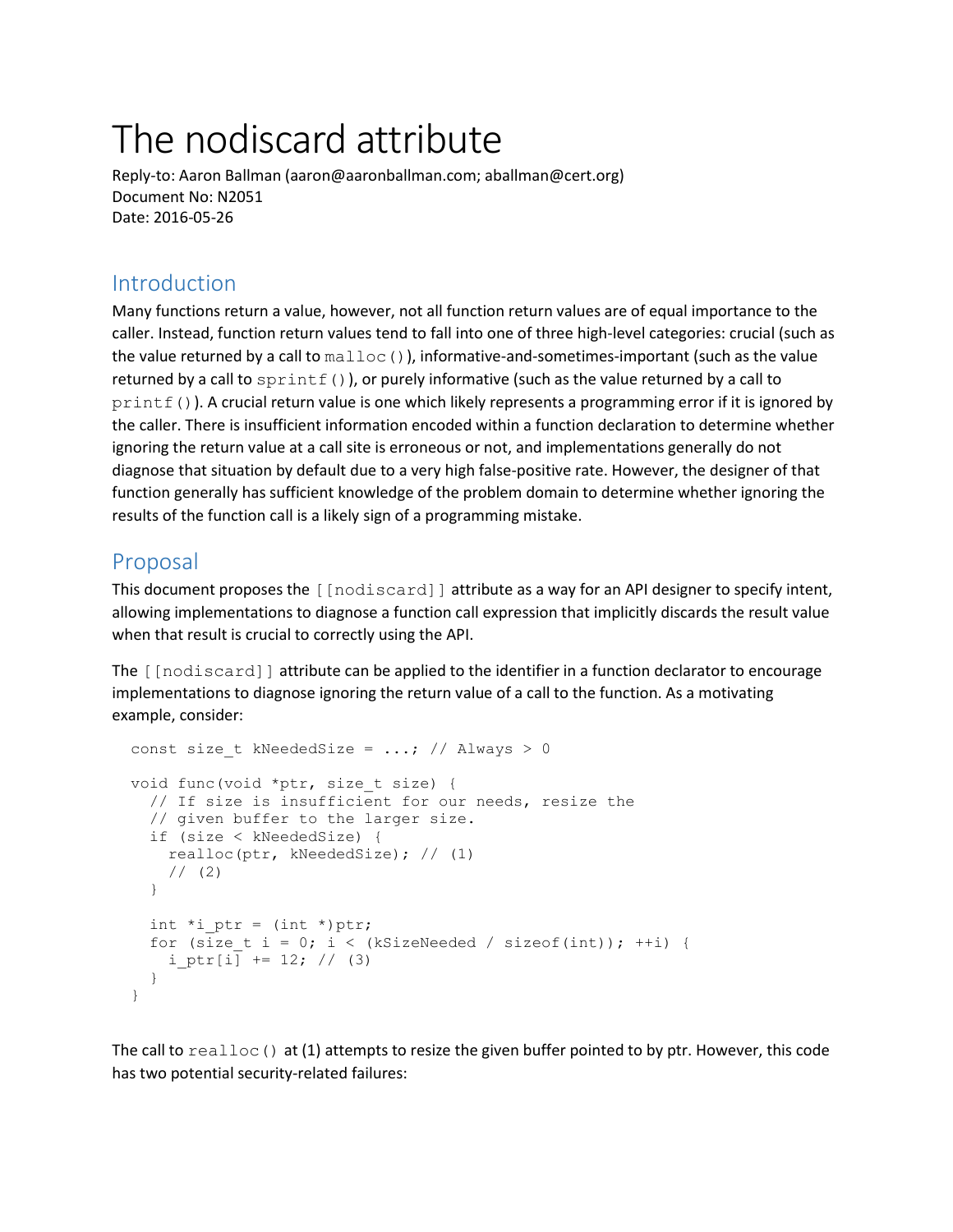If  $realloc()$  fails to resize the buffer, that information is lost at (2) and  $ptr$  retains its original size. This means that  $ptr$  points to a buffer of insufficient size and when (3) is executed, a buffer overrun occurs. If  $realloc()$  fails to resize the buffer in place, then the pointer pointed to by  $ptr$  has been freed and when (3) is executed, it writes to freed memory. Either situation can lead to an exploitable security vulnerability [CWE-131, CWE-416]. (Note that CWE-131 is a CWE Top 25 vulnerability.)

If realloc() were instead declared  $\lceil \text{[nodescard]} \rceil$  void \*realloc(void \*, size t);, then implicitly discarding the return value at (1) can be diagnosed with an on-by-default warning, without inundating the user with false-positives elsewhere.

Additionally, the [[nodiscard]] attribute can be applied to the declaration of a struct, union, or enumeration type that, when used as the return type of a function, implies the function results should not be discarded. For instance, a code author may decide to annotate the declaration of a custom critical error information struct type with [[nodiscard]] rather than mark each individual function declaration returning critical error information. This eliminates the chance that a function returning such a type accidentally allows the results to be discarded by failing to write the attribute on a function declaration.

# Rationale

The [[nodiscard]] attribute has extensive real-world use, being implemented by Clang and GCC as attribute ((warn unused result)), but was standardized under the name [[nodiscard]] by WG21. This proposal chose the identifier nodiscard because deviation from this name would create a needless incompatibility with C++.

The semantics of this attribute rely heavily on the notion of a use, the definition of which is left to implementation discretion. However, the non-normative guidance specified by WG21 is to encourage implementations to emit a warning diagnostic when a nodiscard function call is used in a potentiallyevalulated discarded-value expression unless it is an explicit cast to void. This means that an implementation is not encouraged to perform dataflow analysis (like an initialized-but-unused local variable diagnostic would require). e.g.,

```
 #define IGNORE(X) ((void)X)
[[nodiscard]] int foo(void);
 void func(void) {
   foo(); // Diagnose
   (void)foo(); // Do not diagnose
   IGNORE(foo()); // Do not diagnose
  Generic(foo(), default : 1); // Do not diagnose (foo()
                                   // is not evaluated).
  int i = f \circ \circ ();
   // Do not diagnose, even though i is never used.
 }
```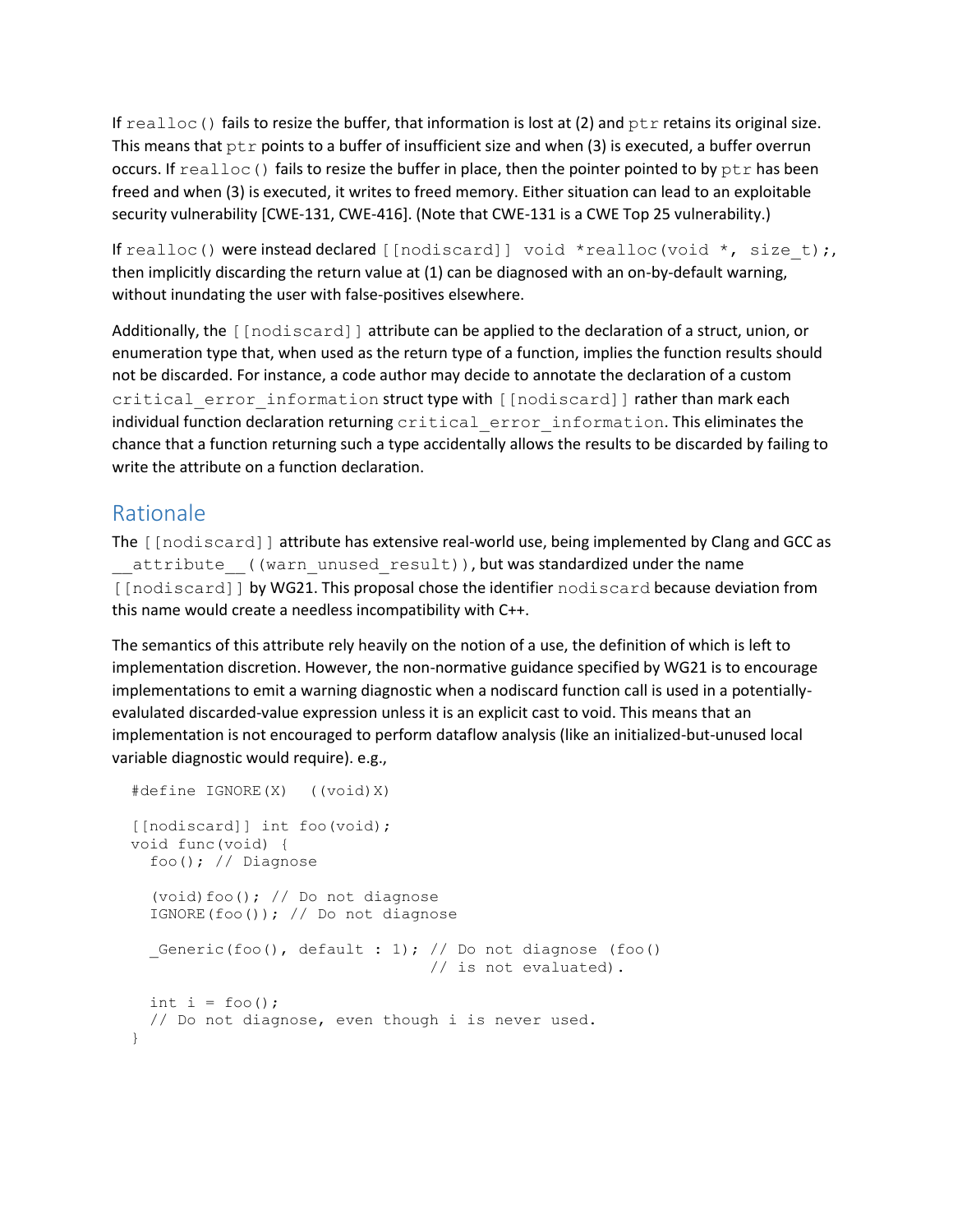This proposal does not cover applying the  $\lceil \text{nodiscard} \rceil$  attribute to a typedef type because the WG21 attribute does not apply to such a type. However, this may be a reasonable, motivating use case for the attribute given the common design patterns using typedef in C. If WG14 determines that this attribute should appertain to typedefs as well, it would be reasonable to propose this addition to WG21 as well to avoid incompatibilities between the two languages.

# Proposed Wording

This proposed wording currently uses placeholder terms of art and is expected to change as N2049 progresses. It assumes a new subclause, 6.7.11, Attributes that describes the referenced grammar terms. The [Note] in paragraph 1 of the semantics is intended to convey informative guidance rather than normative requirements.

Add new subclause:

## 6.7.11.4 Nodiscard attribute

#### **Constraints**

1 The *attribute-token* nodiscard shall be applied to the *identifier* in a function declarator or to the definition of a structure, union, or enumeration type. It shall appear at most once in each *attribute-list* and no *attribute-argument-clause* shall be present.

#### **Semantics**

1 [Note: A nodiscard call is a function call expression that calls a function previously declared nodiscard, or whose return type is a possibly const-, volatile-, or restrict-qualified structure, union, or enumeration type marked nodiscard. Evaluation of a nodiscard call as a void expression (6.8.3) is discouraged unless explicitly cast to  $\text{void}$ . Implementations are encouraged to issue a warning in such cases. This is typically because discarding the return value of a nodiscard call has surprising consequences. -- end note]

#### 2 EXAMPLE

```
struct [[nodiscard]] error info { /*...*/ };
struct error info enable missile safety mode(void);
void launch missiles(void);
 void test_missiles(void) {
   enable_missile_safety_mode(); // warning encouraged
  launch missiles();
 }
```
# Acknowledgements

I would like to recognize the following people for their help in this work: David Keaton, David Svoboda, and Andrew Tomazos. I would also like to thank the US Department of Homeland Security, without whose funding this proposal would not have been made.